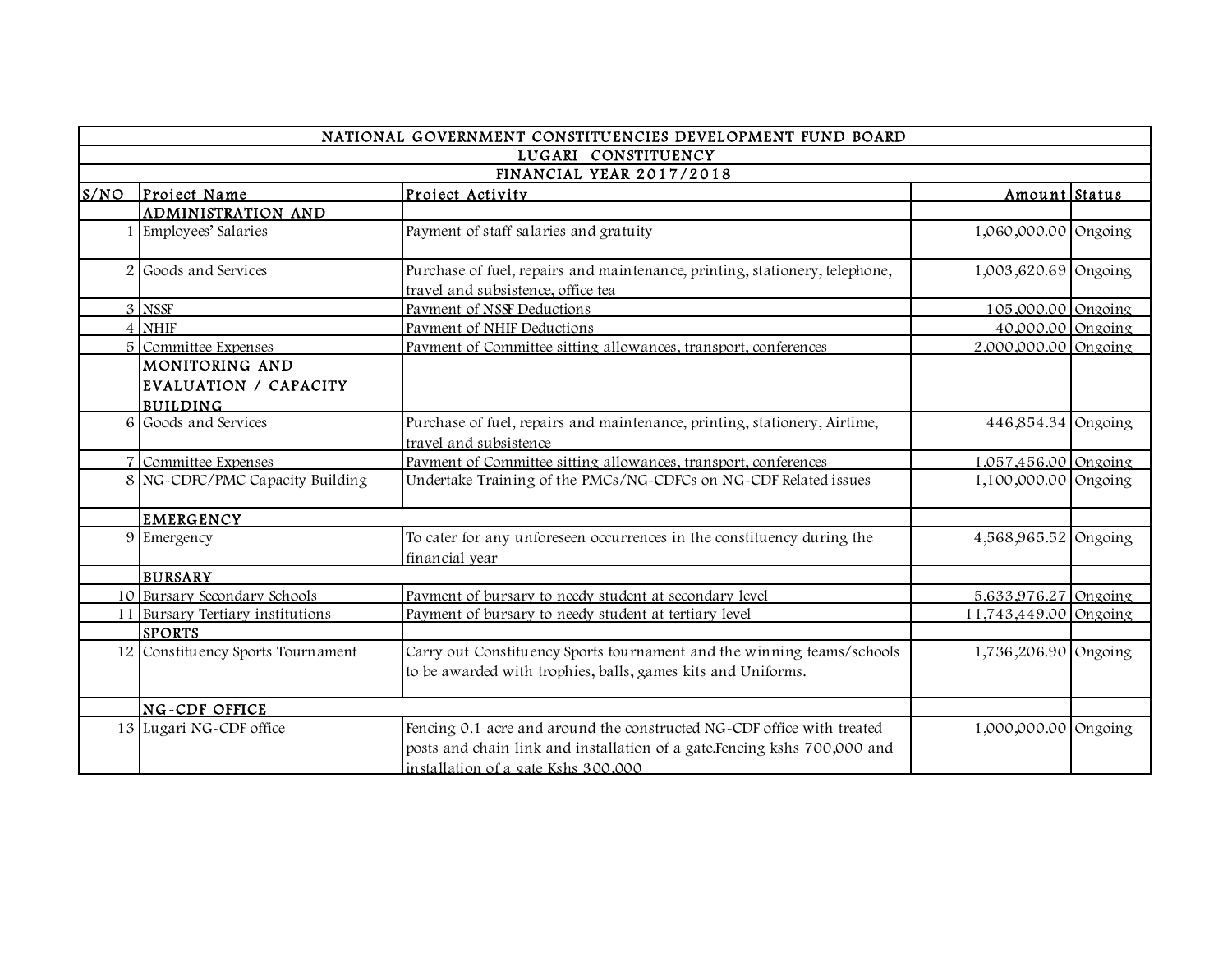| <b>INNOVATION HUBS</b>           |                                                                                                                                                                                                                                                                                                                                                                                                                                                                                |                      |  |
|----------------------------------|--------------------------------------------------------------------------------------------------------------------------------------------------------------------------------------------------------------------------------------------------------------------------------------------------------------------------------------------------------------------------------------------------------------------------------------------------------------------------------|----------------------|--|
| 14 Lugari NG CDF ICT Hub Project | Establishment of constituency information hub in partnership with the<br>ministry of ICT through Telkom Kenya. Purchase of satellite Antenna,<br>router, digital access kit and digital ruggested tablets, Wi-Fi with wireless<br>devices complete with 12u cabinets with installation accessories at CDF<br>office Lumakanda, Sub county Commissioner office at Lumakanda, Sub<br>county Commissioner office at Matete Mautuma and Chiefs Centre each @<br>Kshs. 1,169,256.80 | 4,677,027.20 Ongoing |  |
| STRATEGIC PLAN                   |                                                                                                                                                                                                                                                                                                                                                                                                                                                                                |                      |  |
| 15 Strategic Plan                | Preparation of a 5 year strategic plan for Lugari NG Constituency                                                                                                                                                                                                                                                                                                                                                                                                              | 3,500,000.00 New     |  |
| PRIMARY SCHOOL                   |                                                                                                                                                                                                                                                                                                                                                                                                                                                                                |                      |  |
| 16 Kwambu Primary School         | Completion of 1 classroom(plastering and painting)                                                                                                                                                                                                                                                                                                                                                                                                                             | 200,000.00 Ongoing   |  |
| 17 Maturu Primary School         | Construction of 1 classroom @900,000 and two door toilet @300,000                                                                                                                                                                                                                                                                                                                                                                                                              | 1,200,000.00 New     |  |
| 18 Maturu Primary School         | Completion of 4 classrooms: Plastering, painting and making soft chock<br>boards Kshs 1,050,000<br>Rain water harvesting tank of<br>5,000ltrs and installation150,000 Construction of 3 door toilets Kshs<br>600.000                                                                                                                                                                                                                                                           | 1,800,000.00 Ongoing |  |
| 19 Musemwa Primary School        | Completion of 1 classrooms (Plastering, fittings, painting & floor screed)                                                                                                                                                                                                                                                                                                                                                                                                     | 400,000.00 Ongoing   |  |
| 20 Makonge Primary School        | Completion of 1 classroom (painting, fitting of windows and door and<br>fisher board)                                                                                                                                                                                                                                                                                                                                                                                          | 300,000.00 Ongoing   |  |
| 21 Makhwabuye Primary School     | Completion of 2 classrooms (Roofing, plastering, fittings and floor screed<br>and painting)                                                                                                                                                                                                                                                                                                                                                                                    | 500,000.00 Ongoing   |  |
| 22 Lumani Primary School         | Completion of 2 classrooms (Roofing, plastering fittings & floor screed and<br>painting)                                                                                                                                                                                                                                                                                                                                                                                       | 500,000.00 Ongoing   |  |
| 23 Makhukhuni Primary School     | Completion of 2 classrooms (Roofing, plastering fittings & floor screed and<br>painting)                                                                                                                                                                                                                                                                                                                                                                                       | 600,000.00 Ongoing   |  |
| 24 Chepsai Primary School        | Completion of 1 classroom ((Roofing, plastering fittings & floor screed and<br>painting)                                                                                                                                                                                                                                                                                                                                                                                       | 250,000.00 Ongoing   |  |
| 25 Muhomo Primary School         | Completion of 2 classrooms ((Roofing, plastering fittings & floor screed and<br>painting)                                                                                                                                                                                                                                                                                                                                                                                      | 600,000.00 Ongoing   |  |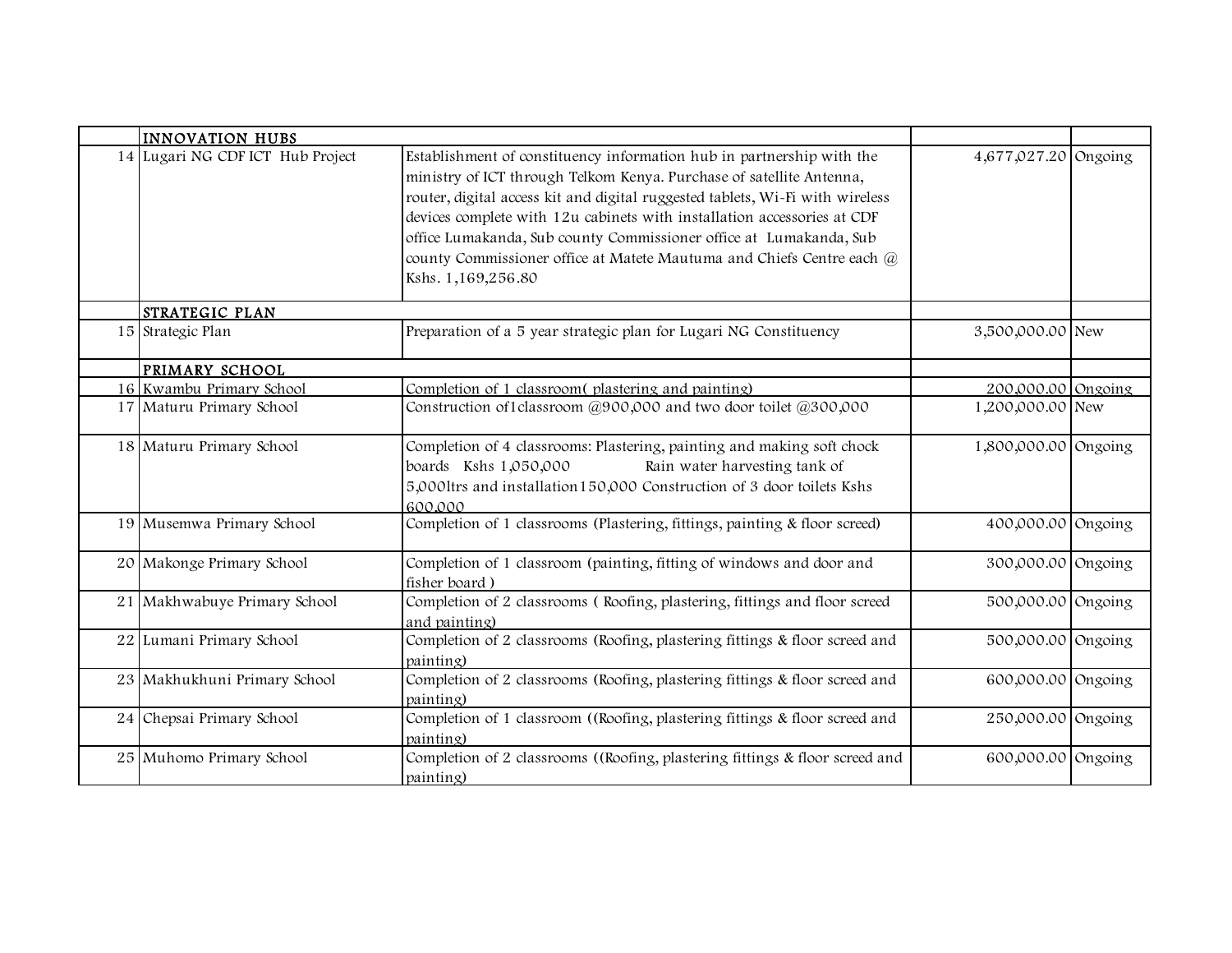| 26 St. Paul's Shitavita Primary School | Completion of 1 classroom (Roofing, fittings, floor screed, plastering and<br>painting)                                           | 350,000.00 Ongoing   |  |
|----------------------------------------|-----------------------------------------------------------------------------------------------------------------------------------|----------------------|--|
| 27 Mukhalanya Primary School           | Completion of 1 classroom (Roofing, fittings, plastering & floor screed)                                                          | 391,582.17 Ongoing   |  |
| 28 Mulwanda Primary School             | Completion of 2 classrooms (Plastering, fittings, painting & wiring)                                                              | 500,000.00 Ongoing   |  |
| 29 Mwivona Primary School              | Construction of 2 door toilets                                                                                                    | 300,000.00 New       |  |
| 30 Koromaiti Primary School            | Completion of 4 classrooms (Verandah, painting, fittings and plastering)                                                          | 500,000.00 Ongoing   |  |
| 31 Tekoa Primary School                | Additional funds for purchase of 2 acres of land                                                                                  | 230,000.00 Ongoing   |  |
| 32 Kipkarren Rural Primary School      | Additional funds for purchase of 2 acres of land.                                                                                 | 1,000,000.00 Ongoing |  |
| 33 Lumakanda DEB primary School        | Purchase of 4 acres of land                                                                                                       | 3,200,000.00 New     |  |
| 34 Marakusi Primary School             | Renovation of 2 classrooms (Plastering & floor screed and painting)                                                               | 300,000.00 New       |  |
| 35 Macho Muslim Primary School         | Plastering, doors and windows and painting one classroom                                                                          | 300,000.00 ongoing   |  |
| 36 Mukuyu Friends Special School       | Completion of 1 classroom (Roofing, flooring, windows & door)                                                                     | 300,000.00 Ongoing   |  |
| 37 St. Loius Saisi Primary School      | Construction of 1 dormitory                                                                                                       | 900,000.00 New       |  |
| <b>SECONDARY SCHOOL</b>                |                                                                                                                                   |                      |  |
| 38 Mabuye Secondary School             | Purchase of 2 acre land                                                                                                           | 1,000,000.00 New     |  |
| 39 Nambilima Secondary School          | Completion of 1 classroom (Roofing, fittings, plastering painting& floor<br>screed)                                               | 500,000.00 Ongoing   |  |
| 40 St. Francis Majengo Sec.School      | Construction of 1 classroom                                                                                                       | 900,000.00 New       |  |
| 41 Mbajo Secondary School              | Construction of 2 classrooms                                                                                                      | 1,800,000.00 New     |  |
| 42 Mbajo Secondary School              | Purchase of 2 acres of land                                                                                                       | 1,400,000.00 New     |  |
| 43 St. Paul's Lugari B. High school    | Completion of a twin laboratory (Roofing, plastering, floor screed, doors,<br>windows and glazing, cabinets & electricity wiring) | 1,550,000.00 Ongoing |  |
| 44 Savala Secondary School             | Completion of 1 classroom (Plastering & window fittings and painting)                                                             | 300,000.00 Ongoing   |  |
| 45 Mufutu Secondary School             | Completion of 1 classroom (Window fittings & glazing, Plastering, render &<br>painting)                                           | 480,000.00 Ongoing   |  |
| 46 Ivona Mixed Secondary School        | Construction of one class room@kshs.900,000 and purchase of one acre of<br>land @400,000                                          | 1,300,000.00 Ongoing |  |
| 47 Macho Muslim Secondary School       | Construction of 1 classroom                                                                                                       | 900,000.00 New       |  |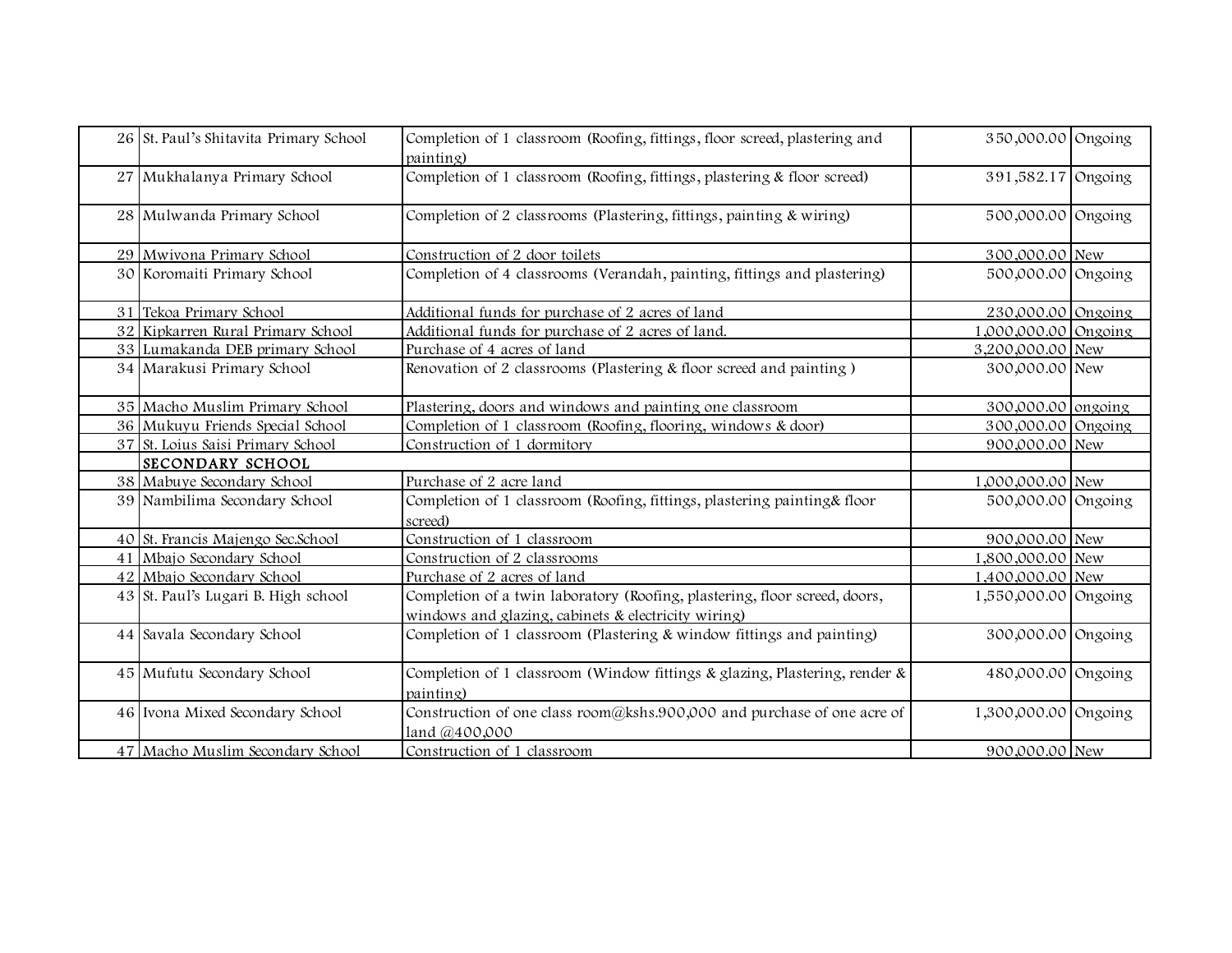|                | 48 AIC Sipande Secondary School               | Completion of 1 classroom (Painting, Roofing, flooring, windows & door)     | 200,000.00 Ongoing   |               |  |  |
|----------------|-----------------------------------------------|-----------------------------------------------------------------------------|----------------------|---------------|--|--|
|                | 49 St. Cecilia G. Secondary School            | Completion of staff house (Roofing, plastering, painting, windows & door)   | 400,000.00 Ongoing   |               |  |  |
|                | TERTIARY INSTITUTION                          |                                                                             |                      |               |  |  |
|                | 50 Mautuma KMTC                               | Purchase of additional one acre of land                                     | 1,000,000.00 Ongoing |               |  |  |
|                | 51 Masinde Muliro University Lugari           | Construction of 1 additional hostel                                         | 1,650,000.00 new     |               |  |  |
|                | cumpus                                        |                                                                             |                      |               |  |  |
|                | <b>SECURITY</b>                               |                                                                             |                      |               |  |  |
|                | 52 Matete Police Station                      | Purchase of 2 acres of land                                                 | 1,500,000.00 New     |               |  |  |
|                | 53 Lugari Assistant Chief's                   | Completion of administration block (Roofing, plaster, floor screed, doors,  | 700,000.00 ongoing   |               |  |  |
|                |                                               | fittings & window glazing)                                                  |                      |               |  |  |
|                | 54 Chekalini Police Post                      | Construction of an office and board room Kshs 1,300,000 and 2 toilets       | 1,500,000.00 ongoing |               |  |  |
|                |                                               | Kshs 200,000                                                                |                      |               |  |  |
|                | <b>TOTAL</b>                                  |                                                                             | 71,374,138.09        |               |  |  |
|                | ADMINISTRATION AND RECURRENT EXPENDITURE      |                                                                             |                      |               |  |  |
|                | Administration and Recurrent                  | To cater for administration and recurrent expenditure                       | 1,000,000.00 Ongoing |               |  |  |
|                | Expenditure                                   |                                                                             |                      |               |  |  |
|                | <b>BURSARY</b>                                |                                                                             |                      |               |  |  |
| $\overline{2}$ | Bursary                                       | Payment of bursary to needy students in Secondary and Tertiary              | 4,500,000.00 Ongoing |               |  |  |
|                |                                               | Institutions                                                                |                      |               |  |  |
|                | <b>TOTAL</b>                                  |                                                                             | 5,500,000.00         |               |  |  |
|                |                                               | NATIONAL GOVERNMENT CONSTITUENCIES DEVELOPMENT FUND BOARD                   |                      |               |  |  |
|                |                                               | LUGARI CONSTITUENCY                                                         |                      |               |  |  |
|                | PROJECT PROPOSAL FOR FINANCIAL YEAR 2017/2018 |                                                                             |                      |               |  |  |
| S/NO.          | Project Name                                  | Project Activity                                                            | Amount (Kshs.)       | <b>Status</b> |  |  |
|                | Administration & Recurrent Expenditure        |                                                                             |                      |               |  |  |
|                | Goods and Services                            | Purchase of fuel, repairs and maintenance, printing, stationery, telephone, | 682,758.62 Ongoing   |               |  |  |
|                |                                               | travel and subsistence, office tea                                          |                      |               |  |  |
|                | Monitoring & Evaluation/ Capacity Building    |                                                                             |                      |               |  |  |
|                | NG-CDFC/PMC Capacity Building                 | Undertake Training of the PMCs/NG-CDFCs on NG-CDF related issues            | 341,379.32 Ongoing   |               |  |  |
|                | Emergency                                     |                                                                             |                      |               |  |  |